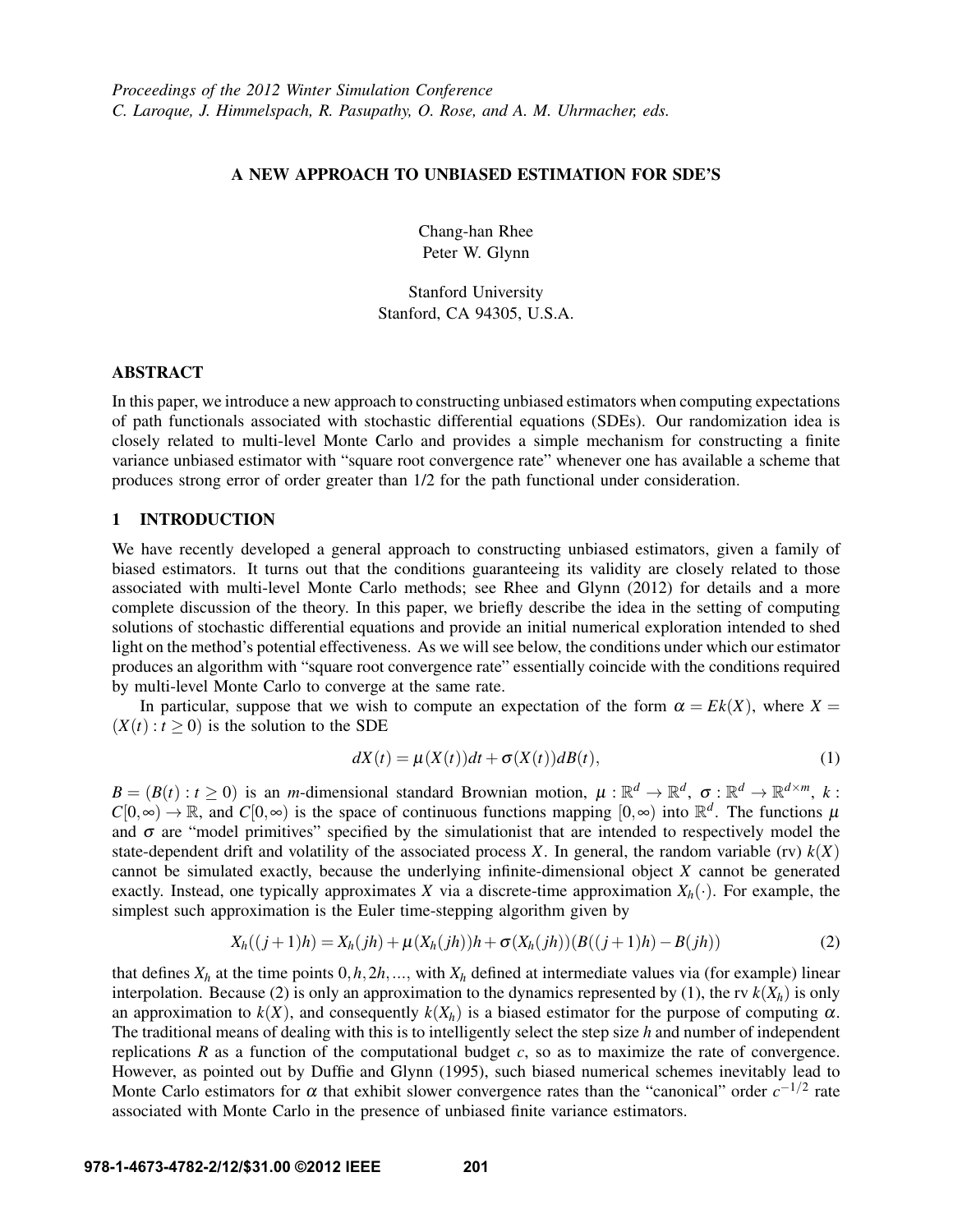However, Giles (2008a) introduced an intriguing multi-level idea to deal with such biased settings that can dramatically improve the rate of convergence and can even, in some settings, achieve the canonical "square root" convergence rate associated with unbiased Monte Carlo. His approach does not construct an unbiased estimator, however. Rather, the idea is to construct a family of estimators (indexed by the desired error tolerance  $\varepsilon$ ) that has controlled bias. In this paper, we show how it is possible, in a similar computational setting, to go one step further and to produce (exactly) unbiased estimators. The remainder of this paper is organized as follows: We discuss the idea in Section 2 of this paper, while Section 3 is devoted to an initial computational exploration of this approach.

### 2 THE BASIC IDEA

We consider here a sequence  $(X_{h_n}: n \geq 0)$  of discrete-time time-stepping approximations to *X* that are all constructed on a common probability space in such a way that:

i)  $Ek(X_{h_n}) = Ek(X) + O(h_n)$  as  $h_n \to 0$ ;<br> *F*  $|k(X_{h_n}) - k(X)|^2 = O(h^{2r})$  as  $h \to 0$ 

ii) 
$$
E|k(X_{h_n}) - k(X)|^2 = O(h_n^{2r})
$$
 as  $h_n \to 0$ 

for some  $r > 0$ , where  $O(f(n))$  represents a function which is bounded by some constant multiple of  $f(\cdot)$ as  $h_n \to 0$ . Assuming, as is often the case for such discretization schemes, that the scheme generates normal rv's that are intended to mirror the Brownian increments of the process *B* driving the SDE (as in the Euler scheme (2) above), the easiest way to algorithmically obtain an approximating sequence  $X_{h_n}$  to  $X$  in which the  $X_{h_n}$ 's are jointly defined on the same probability space is by successive binary refinement, so that  $h_n = 2^{-n}$ . In this setting, the new Brownian motion values ( $B(j2^{-(n+1)})$ : *j* odd) required at discretization  $2^{-(n+1)}$  can be obtained from the existing values  $(B(j2^{-n}): j \ge 0)$  by generating  $B((2i+1)2^{-(n+1)})$  from its conditional distribution given  $B(i2^{-n})$  and  $B((i+1)2^{-n})$ . On the other hand, one's ability to obtain i) and ii) depends both on the path functional  $k$  and on one's choice of discretization scheme.

In particular, if *k* is a Lipschitz functional on  $C[0, \infty)$  (e.g.,  $k(x) = g(x(1))$  for some Lipschitz function  $g : \mathbb{R}^d \to \mathbb{R}$ , condition ii) is implied by

$$
E \sup\{|X_h(jh) - X(jh)|^2 : 0 \le j \le \lfloor t/h \rfloor\} = O(h^{2r}),
$$

which in turn is closely related to establishing that the discretization  $X_h$  exhibits strong order  $r$ ; see Kloeden and Platen (1992), p.323, for the definition. In addition, if *k* is further assumed to be smooth with  $|k(X)|$ integrable, then i) is satisfied whenever the discretization  $X_h$  is known to be of weak order 1 or higher; see Kloeden and Platen (1992), p.327, for the definition. It should be noted that these conditions are (very) closely related to those that appear in the literature on multi-level Monte Carlo for SDEs.

Note that each of the  $k(X_{2^{-n}})$ 's is a biased estimator for  $\alpha = Ek(X)$ . To obtain an unbiased estimator, observe that ii) implies the existence of  $p > 0$  such that

$$
\sum_{n=1}^{\infty} E2^{np} |k(X_{2^{-n}}) - k(X_{2^{-(n-1)}})|^2 < \infty.
$$

Consequently,

$$
\sum_{n=1}^{\infty} 2^{np} |k(X_{2^{-n}}) - k(X_{2^{-(n-1)}})|^2 < \infty \quad a.s.
$$

from which it follows that

$$
|k(X_{2^{-n}})-k(X_{2^{-(n-1)}})|^2=O(2^{-np}) \quad a.s.
$$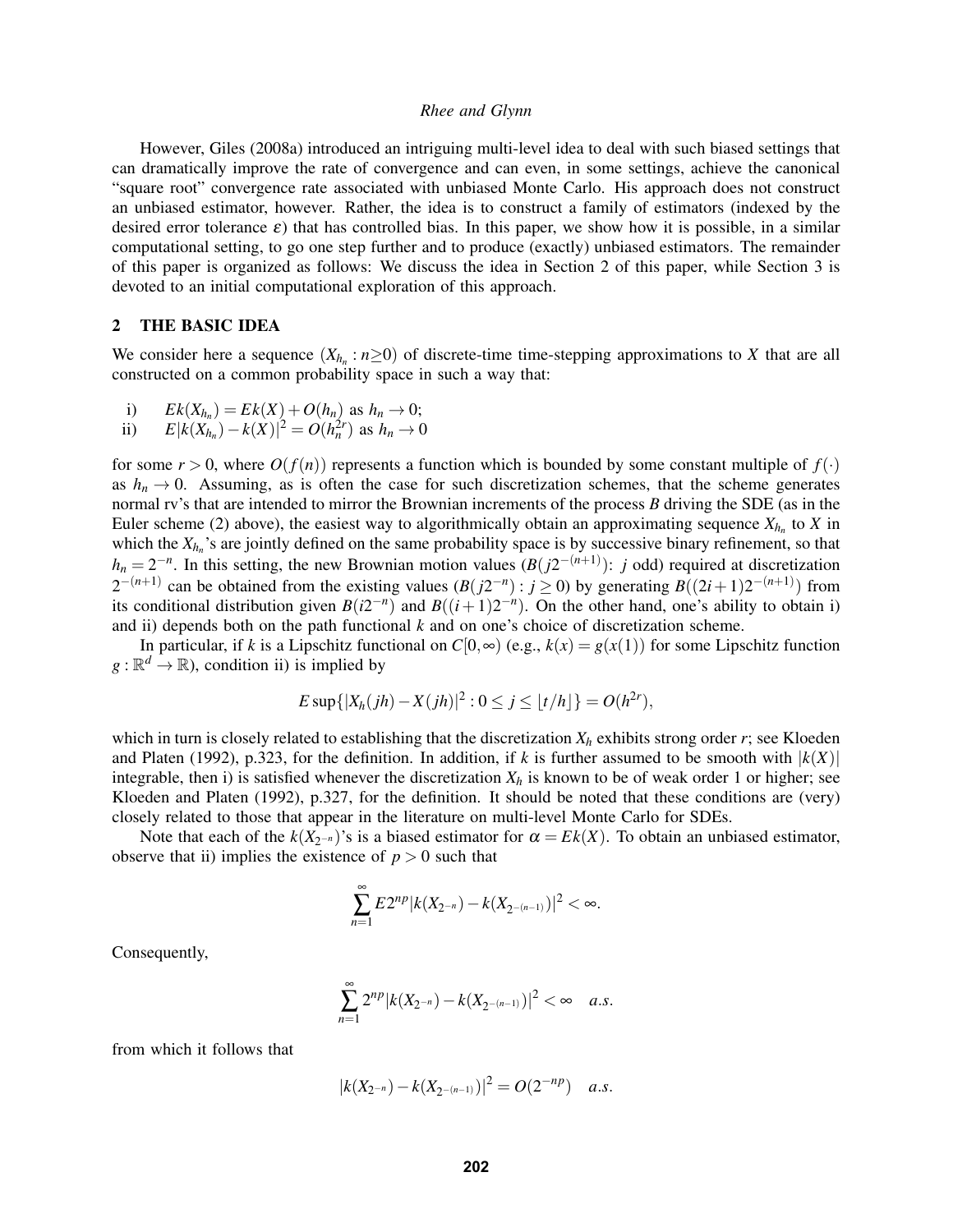as  $n \rightarrow \infty$ , and hence (in view of ii),

$$
k(X) = k(X_1) + \sum_{n=1}^{\infty} (k(X_{2^{-n}}) - k(X_{2^{-(n-1)}})).
$$
\n(3)

(It has been pointed out to us that this representation for the rv  $k(X)$  as an infinite "collapsing sum" was previously and independently developed by McLeish (2011) in a paper that also focuses on construction of unbiased estimators, but which does not apply this idea to SDEs in the way suggested here.)

Because the infinite sum (3) requires infinite work to compute, we use a randomization idea to create a "finite work" estimator with the same expectation. Prior applications of this idea can be found in Glynn (1983) and Fox and Glynn (1989). Specifically, we now introduce a rv *N*, independent of *B*, that takes values in the positive integers and has a distribution with unbounded support (so that  $P(N \ge n) > 0$  for  $n \geq 1$ ). For such a rv *N*,

$$
Ek(X) = Ek(X_1) + \sum_{n=1}^{\infty} E\left[ (k(X_{2^{-n}}) - k(X_{2^{-(n-1)}}))I(N \ge n) \right] / P(N \ge n)
$$
  
= 
$$
E\left[ k(X_1) + \sum_{n=1}^{N} (k(X_{2^{-n}}) - k(X_{2^{-(n-1)}})) / P(N \ge n) \right]
$$
  

$$
\triangleq EZ.
$$

Note that *Z* is an unbiased estimator for  $\alpha$ . This suggests computing  $\alpha$  by generating iid replicates of the rv *Z*. Of course, the "square root" convergence rate of such an estimator is not guaranteed. Given the role that finiteness of the variance plays in obtaining such convergence rates, we next study this issue.

Set  $\Delta_i = k(X_{2^{-i}}) - k(X_{2^{-(i-1)}})$  for  $i \ge 1$  and observe that

$$
EZ^{2} = Ek^{2}(X_{1}) + E \sum_{i=1}^{N} \Delta_{i}^{2} / P(N \geq i)^{2} + 2Ek(X_{1}) \sum_{i=1}^{N} \Delta_{i} / P(N \geq i) + 2E \sum_{i=1}^{N} \sum_{j=i+1}^{N} \Delta_{i} \Delta_{j} / (P(N \geq i)P(N \geq j))
$$
  
\n
$$
= Ek^{2}(X_{1}) + \sum_{i=1}^{\infty} E\Delta_{i}^{2} / P(N \geq i) + 2Ek(X_{1}) \sum_{i=1}^{\infty} \Delta_{i} + 2 \sum_{i=1}^{\infty} \sum_{j=i+1}^{\infty} E\Delta_{i} \Delta_{j} / P(N \geq i)
$$
  
\n
$$
= Ek^{2}(X_{1}) + \sum_{i=1}^{\infty} E\Delta_{i}^{2} / P(N \geq i) + 2Ek(X_{1}) (k(X) - k(X_{1})) + 2 \sum_{i=1}^{\infty} E\Delta_{i} (k(X) - k(X_{2-i})) / P(N \geq i)
$$
  
\n
$$
\leq Ek^{2}(X_{1}) + 2Ek(X_{1}) (k(X) - k(X_{1})) + \sum_{i=1}^{\infty} O(2^{-2ri}) / P(N \geq i),
$$

so that var $Z < \infty$  if  $P(N \ge i) \sim c2^{-\gamma i}$  as  $i \to \infty$ , for  $0 < \gamma < 2r$  (where  $a_i \sim b_i$  means that  $a_i/b_i \to 1$  as  $i \rightarrow \infty$ ).

Finally, Glynn and Whitt (1992) prove that "square root convergence rate" ensues if var $Z < \infty$  and if the expected computational effort required per replication of *Z* is finite. The expected computational "work" required for each *Z* is (roughly) given by

$$
E\sum_{i=0}^N t_i,
$$

where  $t_i$  is the incremental effort required to compute  $k(X_{2^{-i}})$  (given  $k(X_1),...,k(X_{2^{-(i-1)}})$ ), and hence can be expressed as

$$
\sum_{i=0}^{\infty} t_i P(N \ge i). \tag{4}
$$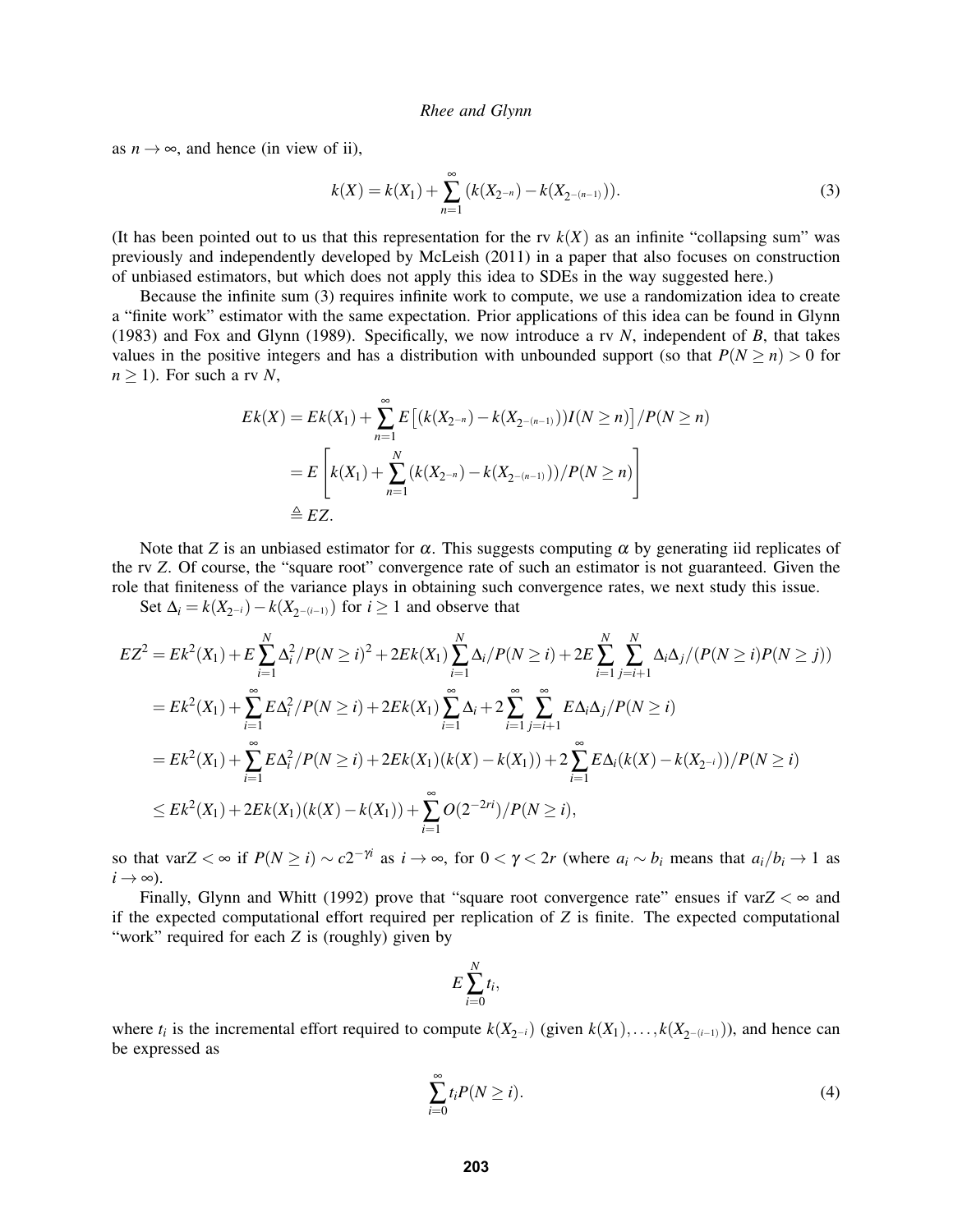An approximation to  $t_i$  is  $t_i = 2^{i-1}$  (the number of additional Gaussian rv's needed to generate  $X_{2^{-i}}$ ). In order that (4) be finite, we require that  $\gamma > 1$ . Consequently, a square root convergence rate is ensured when  $2r > 1$  ( in which case we can, for example, choose  $\gamma = (1+2r)/2$ ).

## 3 A PRELIMINARY COMPUTATIONAL INVESTIGATION

In this section, we implement our method and compare it to the multilevel Monte Carlo algorithm suggested in Giles (2008a). We consider two examples:

*Geometric Brownian Motion* (GBM): The process under consideration here is the solution to

$$
dX(t) = \mu X(t)dt + \sigma X(t)dB(t)
$$

subject to  $X(0) = 1$ ,  $\mu = 0.05$ ,  $\sigma = 0.2$ , the functional *k* is  $k(x) = x(1)$ . For this set of parameters,

$$
Ek(X) = 1.05127.
$$

*Cox-Ingersoll-Ross process* (CIR): Here, *X* solves

$$
dX(t) = \kappa(\theta - X(t))dt + \sigma \sqrt{X(t)}dB(t),
$$

subject to  $X(0) = 0.04$ ,  $\kappa = 5$ ,  $\theta = 0.04$ , and  $\sigma = 0.25$ . The functional *k* is taken here to be  $k(x) = x(1)$ . For this example,

$$
Ek(X) = 0.04.
$$

The numerical scheme used to solve each of the above SDE's was the Milstein scheme; see Kloeden and Platen (1992). For the above problems, we expect  $r = 1$ . For the purpose of this paper, we do not try to optimize the distribution of *N*, and instead choose *N* so that

$$
P(N \ge i) = 2^{-3(i-1)/2}
$$

for  $i \ge 1$ . (In other words, we choose  $\gamma$  as the midpoint between 1 and 2r, although any choice in (1,2) would provide "square root convergence rate".)

To compare our method to the multi-level Monte Carlo (MLMC) method, we take the view (as in Giles 2008a) that the root mean square error (RMSE) ε to be achieved by the algorithm is given. Giles (2008a) provides a complete description of how to construct a MLMC estimator achieving approximate RMSE  $\varepsilon$ , and Giles (2008b) demonstrates numerically that the square root convergence rate can be achieved by MLMC with the Milstein scheme. We have used the MATLAB code provided on the author's webpage for Giles (2008b). For our unbiased estimator, we generate independent and identically distributed (iid) replications of the rv *Z* until such time as the approximate RMSE is less than or equal to  $\varepsilon$ . In other words, our estimator for  $\alpha$  is

$$
\frac{1}{N(\varepsilon)}\sum_{i=1}^{N(\varepsilon)}Z_i,\tag{5}
$$

where the *Zi*'s are iid replicates of *Z*, and

$$
N(\varepsilon) = \inf \left\{ n > 10 : \frac{1}{n(n-1)} \sum_{i=1}^{n} \left( Z_i - \frac{1}{n} \sum_{j=1}^{n} Z_j \right)^2 \le \varepsilon^2 \right\}
$$

is the first time that the sample RMSE of the sample mean drops below  $\varepsilon$ . We use the stopping rule  $N(\varepsilon)$  in order to permit easy computation for our estimator, although its use is somewhat unnatural for our estimator (since its use induces bias in our estimator).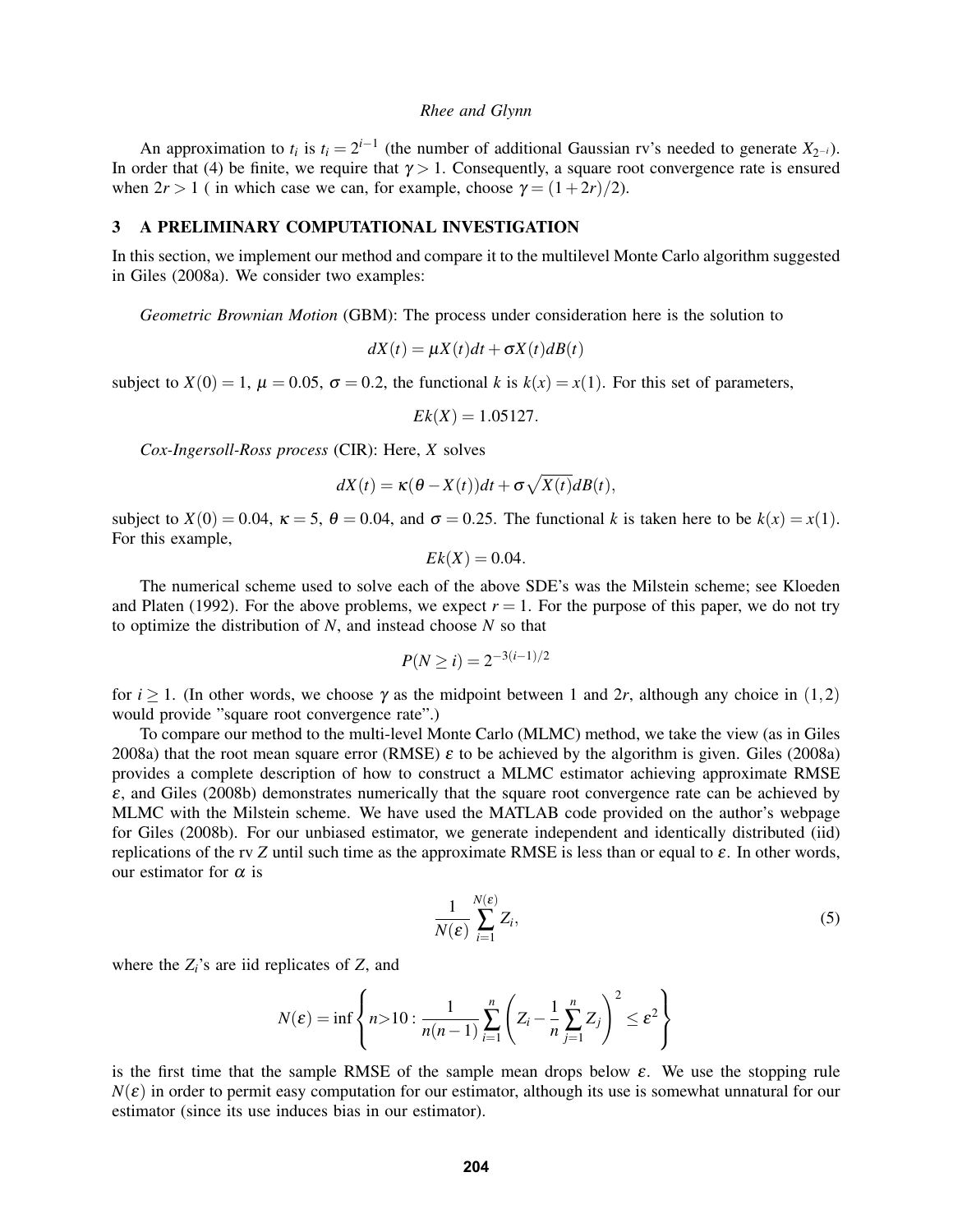| <b>IRE</b> | 90% Confidence Interval          | RMSE                 | Work                                       |
|------------|----------------------------------|----------------------|--------------------------------------------|
| 25%        | $1.049 \pm 1.1 \times 10^{-2}$   | $6.8\times10^{-2}$   | 4.98 $\times 10^{1} \pm 9.0 \times 10^{0}$ |
| $10\%$     | $1.049 \pm 1.1 \times 10^{-2}$   | $6.7\times10^{-2}$   | $4.99 \times 10^{1} \pm 9.1 \times 10^{0}$ |
| $5\%$      | $1.0454 \pm 9.5 \times 10^{-3}$  | $5.8\times10^{-2}$   | 7.32 $\times 10^{1} \pm 1.1 \times 10^{1}$ |
| $2\%$      | $1.0522 \pm 3.1 \times 10^{-3}$  | $1.9 \times 10^{-2}$ | $4.40 \times 10^{2} \pm 2.9 \times 10^{1}$ |
| $1\%$      | $1.0508 \pm 1.6 \times 10^{-3}$  | $9.8\times10^{-3}$   | $1.725 \times 10^3 \pm 5.9 \times 10^1$    |
| $0.5\%$    | $1.05097 \pm 8.3 \times 10^{-4}$ | $5.1 \times 10^{-3}$ | $7.38 \times 10^3 \pm 4.2 \times 10^2$     |
| $0.2\%$    | $1.05103 \pm 3.2 \times 10^{-4}$ | $1.9 \times 10^{-3}$ | $4.498\times10^4 \pm 6.6\times10^2$        |

Table 1: Unbiased estimation for GBM.

Table 2: MLMC estimation for GBM.

| <b>IRE</b> | 90% Confidence Interval          | <b>RMSE</b>          | Work                                    |
|------------|----------------------------------|----------------------|-----------------------------------------|
| 25%        | $1.0486 \pm 3.4 \times 10^{-3}$  | $2.1\times10^{-2}$   | $3.100\times10^3 \pm 0.0\times10^0$     |
| 10%        | $1.0488 \pm 3.4 \times 10^{-3}$  | $2.1 \times 10^{-2}$ | $3.100\times10^3 \pm 0.0\times10^0$     |
| $5\%$      | $1.0517 \pm 3.4 \times 10^{-3}$  | $2.1 \times 10^{-2}$ | $3.100\times10^3 \pm 0.0\times10^0$     |
| $2\%$      | $1.0544 \pm 2.4 \times 10^{-3}$  | $1.5 \times 10^{-2}$ | $3.204\times10^3 \pm 3.6\times10^0$     |
| $1\%$      | $1.0523 \pm 1.2 \times 10^{-3}$  | $7.7\times10^{-3}$   | $3.825 \times 10^3 \pm 1.0 \times 10^1$ |
| $0.5\%$    | $1.05090 \pm 6.2 \times 10^{-4}$ | $3.8 \times 10^{-3}$ | $6.313\times10^{3} \pm 2.7\times10^{1}$ |
| $0.2\%$    | $1.05106 \pm 2.4 \times 10^{-4}$ | $1.5 \times 10^{-3}$ | $2.470\times10^4 \pm 1.8\times10^2$     |

For each of our two examples, we provide two tables. The first table for each example concerns our new estimator (5); IRE stands for "intended relative error", and  $q\%$  then corresponds to setting  $\varepsilon = (q/100)|\alpha|$ . The 90% confidence interval is then obtained by taking 100 replications of (5) for a given  $\varepsilon$ , computing the sample mean and sample standard deviation of the 100 observations, and constructing a confidence interval based on the normal approximation. The column corresponding to RMSE is the square root of the average, over the 100 observations, of the square of (5) minus *EZ*. (Thus, RMSE is reporting the actual root mean square error of the estimator, rather than the intended RMSE that the estimator has been designed to attain asymptotically.) The final column, denoted "work", reports a 90% confidence interval for the expected number of normal rv's generated to construct (5), based on our 100 samples. The second table for each example provides a corresponding set of values for the MLMC estimator.

Taking the amount of work required for computation into account, our results are reasonably comparable to those associated with MLMC, despite the fact that we have done essentially no tuning to optimize the distribution of *N* for the purposes of this paper. In particular, for the CIR example, our estimator appears to require less work for comparable accuracy, while for the GBM example, MLMC beats our estimator. In addition, our estimator is (arguably) easier to implement than MLMC, since (in its current form) there are no algorithmic parameters that are estimated "on the fly" within the algorithm (in contrast to MLMC). Thus, the unbiased estimators introduced here, despite the independent randomization associated with *N* (that inflates variance relative to the non-randomized "infinite work" alternative involving the infinite sum (3)), offer a promising computational alternative to MLMC in the presence of SDE numerical schemes having a strong order greater than 1/2.

#### ACKNOWLEDGMENTS

We would like to thank the reviewers for their helpful comments in improving this paper. We would also like to thank Don McLeish for pointing out the connection of our work to his paper.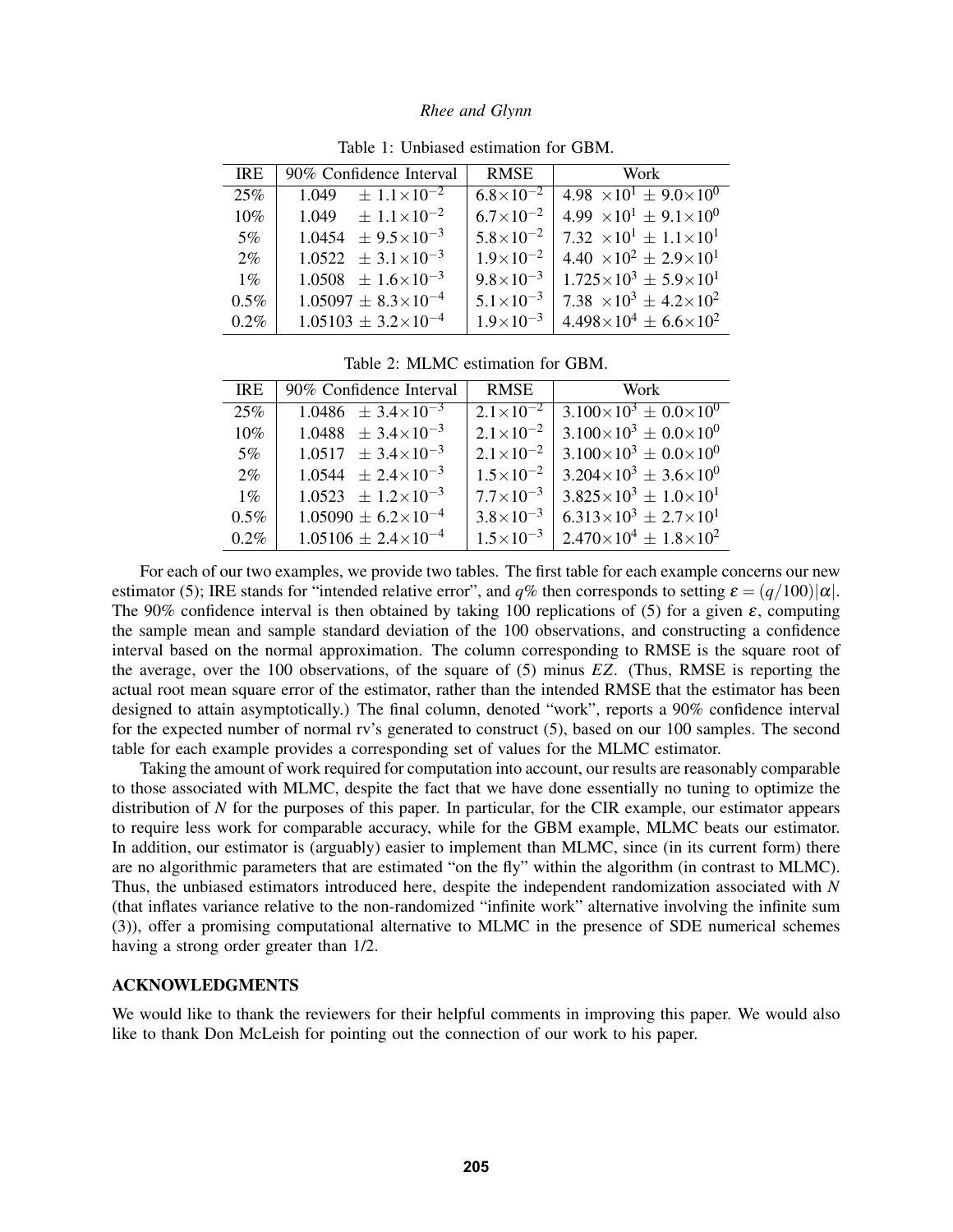| <b>IRE</b> | 90% Confidence Interval           | <b>RMSE</b>          | Work                                       |
|------------|-----------------------------------|----------------------|--------------------------------------------|
| 25%        | $0.0406 \pm 1.6 \times 10^{-3}$   | $9.8 \times 10^{-3}$ | $2.00 \times 10^{2} \pm 2.7 \times 10^{1}$ |
| 10%        | $0.04045 \pm 6.5 \times 10^{-4}$  | $3.9 \times 10^{-3}$ | $1.419\times10^3 \pm 7.1\times10^1$        |
| $5\%$      | $0.04001 \pm 3.4 \times 10^{-4}$  | $2.0\times10^{-3}$   | $6.42 \times 10^3 \pm 2.9 \times 10^2$     |
| $2\%$      | $0.04007 \pm 1.3 \times 10^{-4}$  | $8.1 \times 10^{-4}$ | $4.168\times10^{4} \pm 1.3\times10^{3}$    |
| $1\%$      | $0.039938 \pm 6.4 \times 10^{-5}$ | $4.0\times10^{-4}$   | $1.659\times10^5 \pm 2.8\times10^3$        |
| $0.5\%$    | $0.039988 \pm 3.4 \times 10^{-5}$ | $2.0\times10^{-4}$   | $6.613\times10^5 \pm 6.3\times10^3$        |
| $0.2\%$    | $0.040014 \pm 1.4 \times 10^{-5}$ | $8.4\times10^{-5}$   | $4.154\times10^{6} \pm 3.9\times10^{4}$    |

Table 3: Unbiased estimation for CIR.

Table 4: MLMC estimation for CIR.

| <b>IRE</b> | 90% Confidence Interval           | <b>RMSE</b>                    | Work                                              |
|------------|-----------------------------------|--------------------------------|---------------------------------------------------|
| 25%        | $0.04054 \pm 9.7 \times 10^{-4}$  | $\frac{1}{5.9 \times 10^{-3}}$ | $\frac{3.731 \times 10^3 \pm 1.3 \times 10^1}{2}$ |
| $10\%$     | $0.04019 \pm 4.1 \times 10^{-4}$  | $2.5 \times 10^{-3}$           | $1.1519\times10^{4} \pm 4.5\times10^{1}$          |
| $5\%$      | $0.03988 \pm 2.1 \times 10^{-4}$  | $1.3 \times 10^{-3}$           | $4.250 \times 10^4 \pm 1.4 \times 10^2$           |
| $2\%$      | $0.03986 \pm 1.0 \times 10^{-4}$  | $6.2\times10^{-4}$             | $2.6595 \times 10^5 \pm 5.4 \times 10^2$          |
| $1\%$      | $0.040005 \pm 4.4 \times 10^{-5}$ | $2.7\times10^{-4}$             | $1.0987\times10^{6} \pm 6.9\times10^{3}$          |
| $0.5\%$    | $0.040008 \pm 2.3 \times 10^{-5}$ | $1.4\times10^{-4}$             | $4.5729\times10^{6} \pm 5.2\times10^{3}$          |
| $0.2\%$    | $0.039997 \pm 1.0 \times 10^{-5}$ | $5.8\times10^{-5}$             | $2.8609\times10^{7} \pm 2.8\times10^{4}$          |

### **REFERENCES**

- Duffie, D., and P. W. Glynn. 1995. "Efficient Monte Carlo Simulation of Security Prices". *Annals of Applied Probability* 5 (4): 897–905.
- Fox, B. L., and P. W. Glynn. 1989. "Simulating Discounted Costs". *Management Science* 35:1297–1325.

Giles, M. B. 2008a. "Multilevel Monte Carlo Path Simulation". *Operations Research* 56 (3): 607–617.

- Giles, M. B. 2008b. "Improved Multilevel Monte Carlo Convergence Using the Milstein Scheme". In *Monte Carlo and Quasi-Monte Carlo Methods 2006*, edited by A. Keller, S. Heinrich, and H. Niederreiter, 343–358: Springer-Verlag.
- Glynn, P. W. 1983. "Randomized Estimators for Time Integrals". Technical report, Mathematics Research Center, University of Wisconsin, Madison.
- Glynn, P. W., and W. Whitt. 1992. "The Asymptotic Efficiency of Simulation Estimators". *Operations Research* 40:505–520.
- Kloeden, P. E., and E. Platen. 1992. *Numerical Solution of Stochastic Differential Equations*. Berlin: Springer-Verlag.
- McLeish, D. 2011. "A General Method for Debiasing a Monte Carlo Estimator". *Monte Carlo Methods and Applications* 17 (4): 301–315.
- Rhee, C., and P. W. Glynn. 2012. "Improved Convergence Rates for Biased Samplers". Working Paper.

### AUTHOR BIOGRAPHIES

CHANG-HAN RHEE is currently a Ph.D. student in the Institute for Computational and Mathematical Engineering at Stanford University. He graduated with B.Sc. in the Departments of Mathematics and Computer Science at Seoul National University, South Korea. His research interests include simulation, computational probability, sensitivity analysis and stochastic control. His email address is chrhee@stanford.edu and his web page is http://www.stanford.edu/∼chrhee/.

PETER W. GLYNN is currently the Chair of the Department of Management Science and Engineering at Stanford University. He received his Ph.D in Operations Research from Stanford University in 1982. He